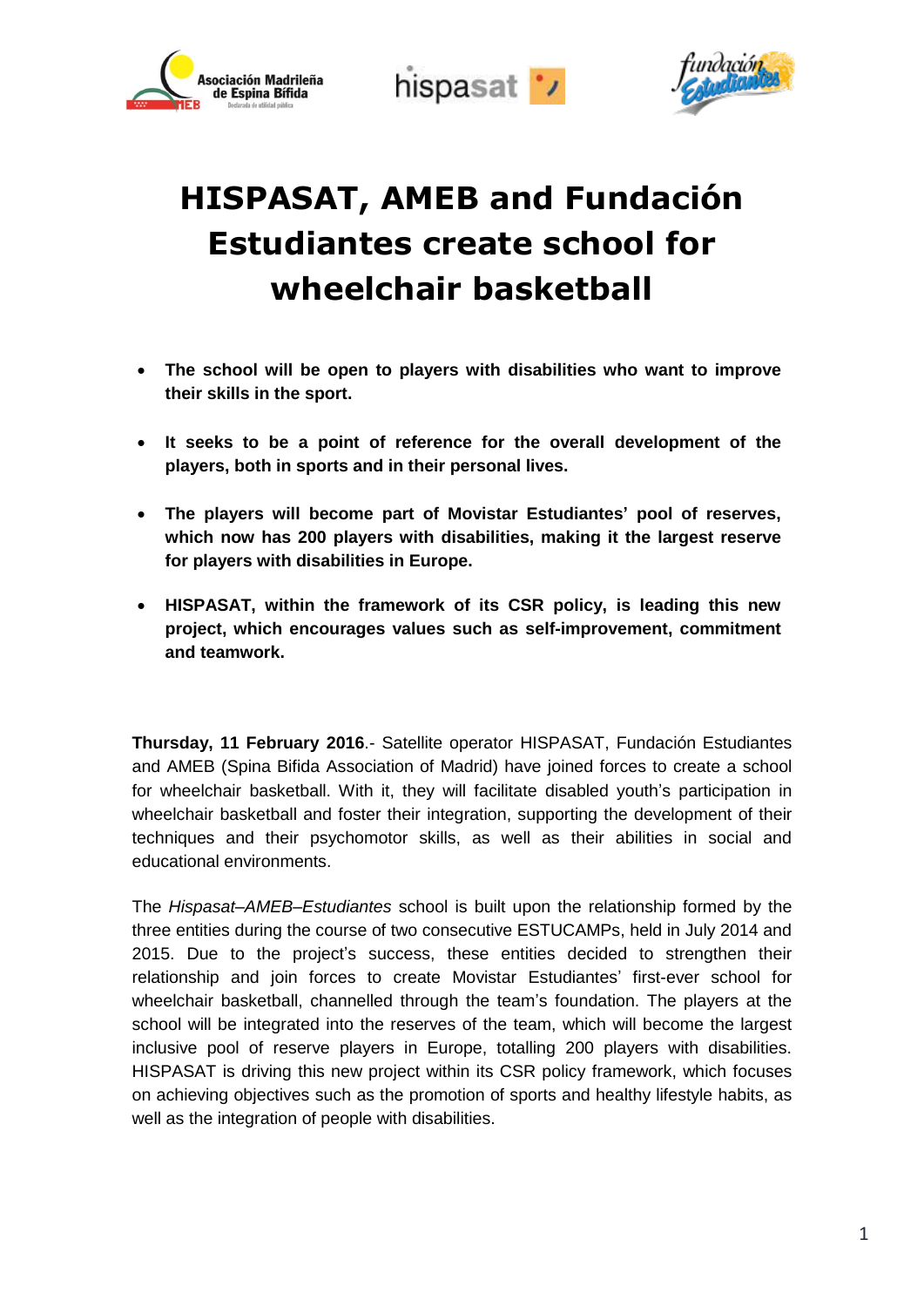





The school will have 30 athletes and will be open to all players who want to improve their skills in this sport. Practice will be held on Fridays and Saturdays in Valdebernardo, and there will be master classes taught by international players, such as Ryan Martin, the ESTUCAMP director at the Magariños sporting complex.

The school for wheelchair basketball provides a social link among the members of the team, nurturing values such as commitment, teamwork, self-improvement and solidarity, and encouraging healthy lifestyles. It seeks to be a point of reference for the overall development of the players on the team, both in sports and on a personal level.

## **EstuCamp and the school championship**

In addition, HISPASAT will continue to support Fundación Estudiantes by sponsoring the bilingual "EstuCamp" summer school for young wheelchair basketball players, which this summer will be holding the 3rd edition of its annual camp at the Magariños sporting complex, and will be open to players from outside the Madrid area, who will be eligible for accommodation grants provided by Hispasat.

Hispasat, AMEB and Fundación Estudiantes will also come together to hold the 2nd National Conference of Schools, organised by AMEB, in which they will emphasise the fact that the project seeks to build a nation-wide and open school, overcoming not only individual barriers but also geographic ones.

## **Fundación Estudiantes**

Fundación Estudiantes was founded in the year 2000 in order to channel and give visibility to the social responsibility work of the Club Estudiantes, which was founded 68 yeas ago and whose slogan is "teaching people through basketball". The Fundación has now taken the baton and carries the spirit of the club; its main objective is to create and develop projects that connect sports with disability, youth and solidarity, bringing basketball to the lives of vulnerable groups. It seeks to give visibility to those who are invisible, as well as to provide them with opportunities to play and, above all, enjoy the sport of basketball. For almost 10 years now, the Fundación has been creating, developing and promoting schools and teams for people with disabilities and, in addition, it has made Movistar Estudiantes into the largest inclusive pool of reserve players in Europe.

## **AMEB**

AMEB, the Spina Bifida Association of Madrid, was founded 40 years ago with the aim of providing care, protection and promotion in all aspects for people whose disability puts them at risk of social exclusion, especially of a physical nature. In doing so, they seek to foster action in the form of aid, education, healthcare and social and workplace